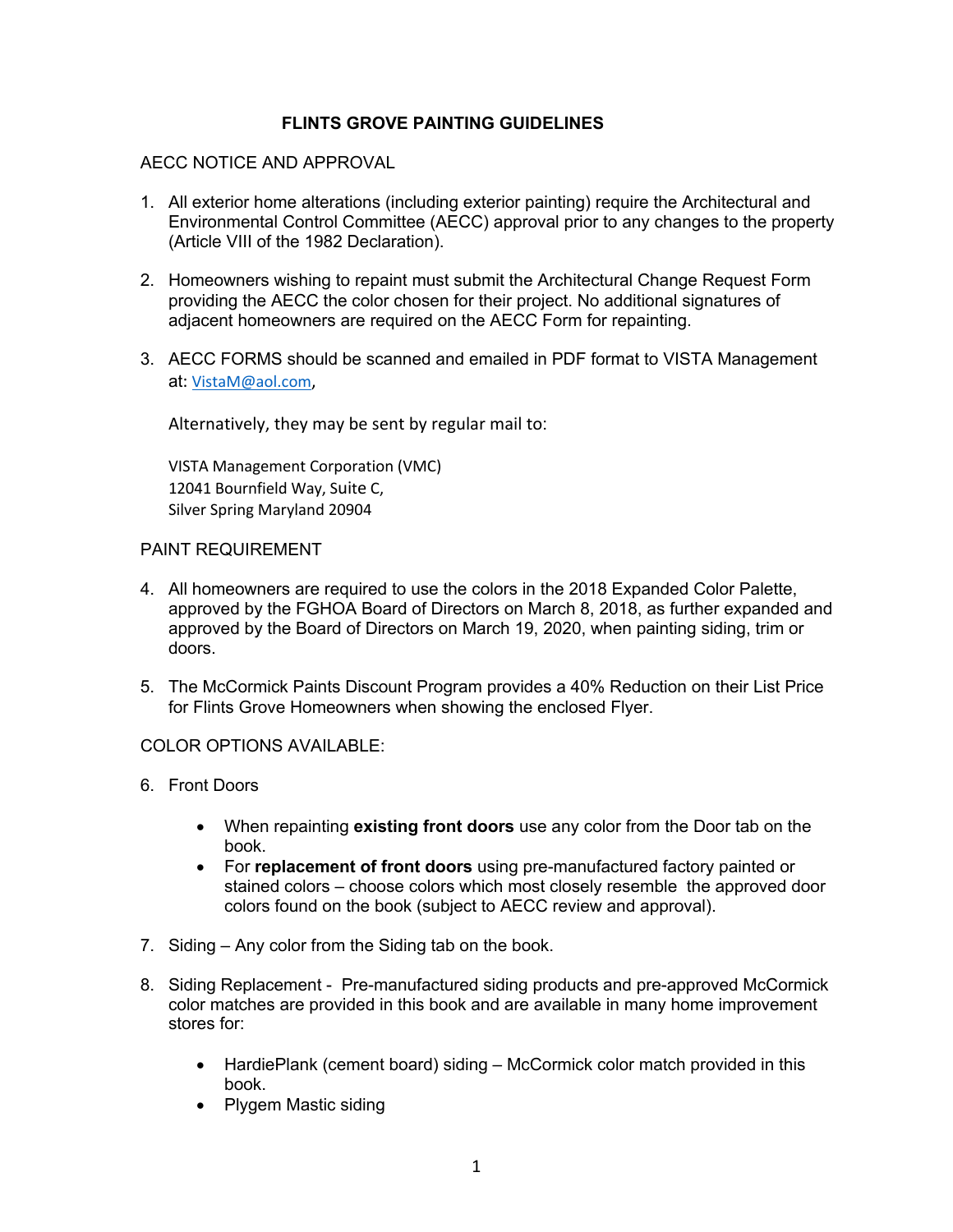- Certainteed siding
- 9. Trim specific options will depend on the color of the siding:
	- For White siding homes several options available
	- For Colored siding homes 2 white options available
- 10. Individual color samples are available upon request.
- 11. Books on Loan should be **returned to the AECC Team within two weeks** of borrowing for the benefit of all homeowners.